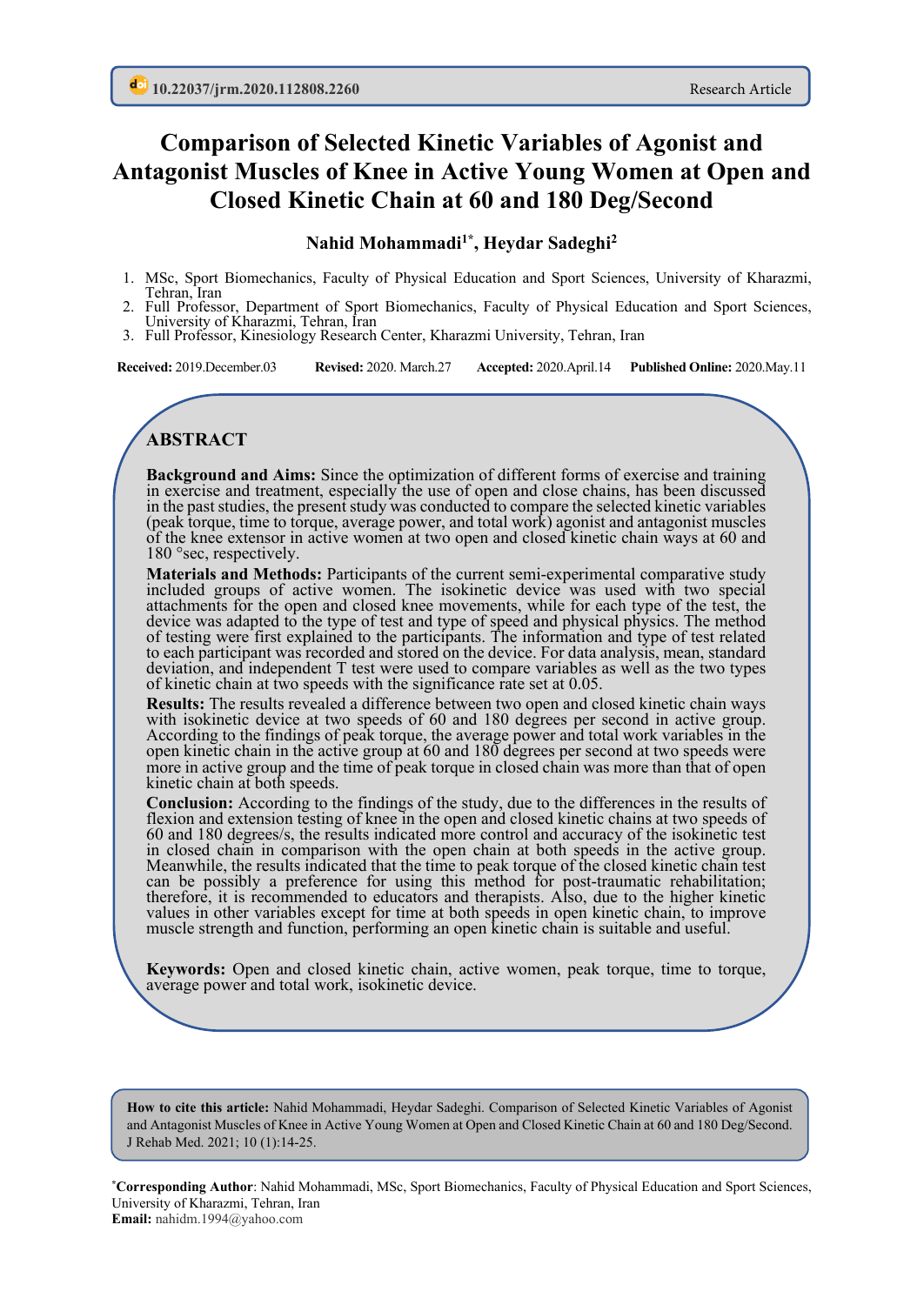مقايسه متغيرهاي منتخب کينتيکي عضلات موافق و مخالف اکستنسوري زانوي زنان جوان فعال در دو شیوه زنجیره حرکتی باز و بسته در دو سرعت **۲۰ و ۱۸۰ درجه بر ثانیه** 

**2 ، حیدر صادقی \* 1 ناهید محمدي**

.1 کارشناس ارشد، رشته بیومکانیک ورزشی، دانشکده تربیت بدنی و علوم ورزشی دانشگاه خوارزمی، تهران، یران .2 استادتمام، رشته بیومکانیک ورزشی، دانشکده تربی ت بدنی و علوم ورزشی دانشگاه خوارزمی، تهران، ایران .3 استادتمام، پژوهشکده علوم حرکت ی، دانشگاه خوارزمی، تهران، ایران

**دریافت مقاله /12 1398/09 بازنگري مقاله 1399/01/08 پذیرش مقاله 1399/01/26**

**چکیده**

**مقـدمه و اهداف:** از آنجـایی که بهینهســـازي اشـــکال مختلف تمرین و آموزش در ورزش و درمان بهویژه اســـتفاده از تمرینات زنجیرهای باز ' OKC و بسته' CKC، از گذشته مورد بحث بوده است، هدف از انجام تحقیق حاضر، مقایسه متغیرهاي منتخب کینتیکی (اوج و زمان رسـیدن به حداکثر گشـتاور، میانگین توان و کل کار) عضـلات موافق و مخالف اکستنسوري زانوي زنان جوان فعال در دو شیوه زنجیره حرکتی باز و بسته در دو سرعت 60 و 180 درجه بر ثانیه بود. **مواد و روشهـا:** آزمودنیهـاي تحقیق حـاضـــر را یـک گروه زنـان فعـال تشـــکیـل دادنـد. براي انجـام آزمونهـاي تحقیق از دسـتگاه ایزوکنتیک بایودکس 3 با دو اتصـال ویژه براي زنجیره حرکتی باز و بسـته زانو اسـتفاده شـد، در حالی که براي هر نوع آزمونگیري دسـتگاه، متناسـب با نوع آزمودن و نوع سـرعت و فیزیک بدنی شـخص تنظیم گردید. براي در تحلیل آماري ، از میانگین و انحراف اســتاندارد براي توصــیف دادهها براي بررســی نرمال بودن توزیع دادهها از آزمون شــاپیرو- ویلک و براي مقایســه متغیرهاي تحقیق بین دو نوع زنجیره حرکتی در دو ســرعت 60 و 180 درجه بر ثانیه، از آزمون تی مستقل در سطح معناداري 95 درصد استفاده شد.

**یـافتـههـ ا:** یـافتـههـا بیـانگر تفـاوت در نتـایج دو نوع روش آزمونگیري بـه شـــیوه زنجیره حرکتی بـاز و بســـتـه بـا دســـتگـاه ایزوکنتیک در دو سـرعت 60 و 180 درجه بر ثانیه بود. با توجه به یافتهها، متغیرهاي گشـتاور، کار و توان متوسـط در زنجیره باز و همچنین در هر در دو سرعت 60 و 180 درجه بر ثانیه بیشتر بوده است، اما متغیر زمان رسیدن به حداکثر گشتاور در زنجیره حرکتی بسته نسبت به زنجیره حرکتی باز در هر دو سرعت بالاتر بوده است.

**نتیجهگیري:** با توجه به یافتههاي تحقیق به دلیل تفاوت در نتایج آزمون فلکشــن و اکســتنشــن زانو به شــیوه زنجیره حرکتی باز و بسته در دو سرعت 60 و 180 درجه بر ثانیه، نتایج بیانگر کنترل و دقت بیشتر آزمون ایزوکنتیک بهصورت زنجیره حرکتی بسـته نسـبت به زنجیره باز در هر دو سـرعت بود. همچنین نتایج نشـاندهنده بیشـتر بودن زمان رسـیدن به اوج گشـتاور در آزمون بهصورت زنجیره حرکتی بسته بود که شاید بتواند بهعنوان ترجیح به استفاده از این شیوه برا ي بازتوانی پس از آسـیب و توانبخشـی باشـد و بر همین اسـاس به مربیان و درمانگران به اسـتفاده از آن توصـیه شـود. همچنین به دلیل بیشــتر بودن مقادیر کینتیکی در ســایر متغیرها بهجز زمان در هر دو ســرعت در زنجیره باز، انجام آزمون به شیوه زنجیره حرکتی باز براي بهبود قدرت و عملکرد عضله مناسب است.

**واژههاي کلیدي:** زنجیره حرکتی باز و بسـته؛ اوج و زمان رسـیدن به حداکثر گشـتاور؛ توان؛ کار؛ دسـتگاه ایزوکنتیک ؛ زنان فعال

**نویسنده مسئول:** ناهید محمدی، کارشناس ارشد، رشته بیومکانیک ورزشی، دانشکده تربیت بدنی و علوم ورزشی دانشگاه خوارزمی، تهران، ایران nahidm.1994@yahoo.com **:ایمیل آدرس**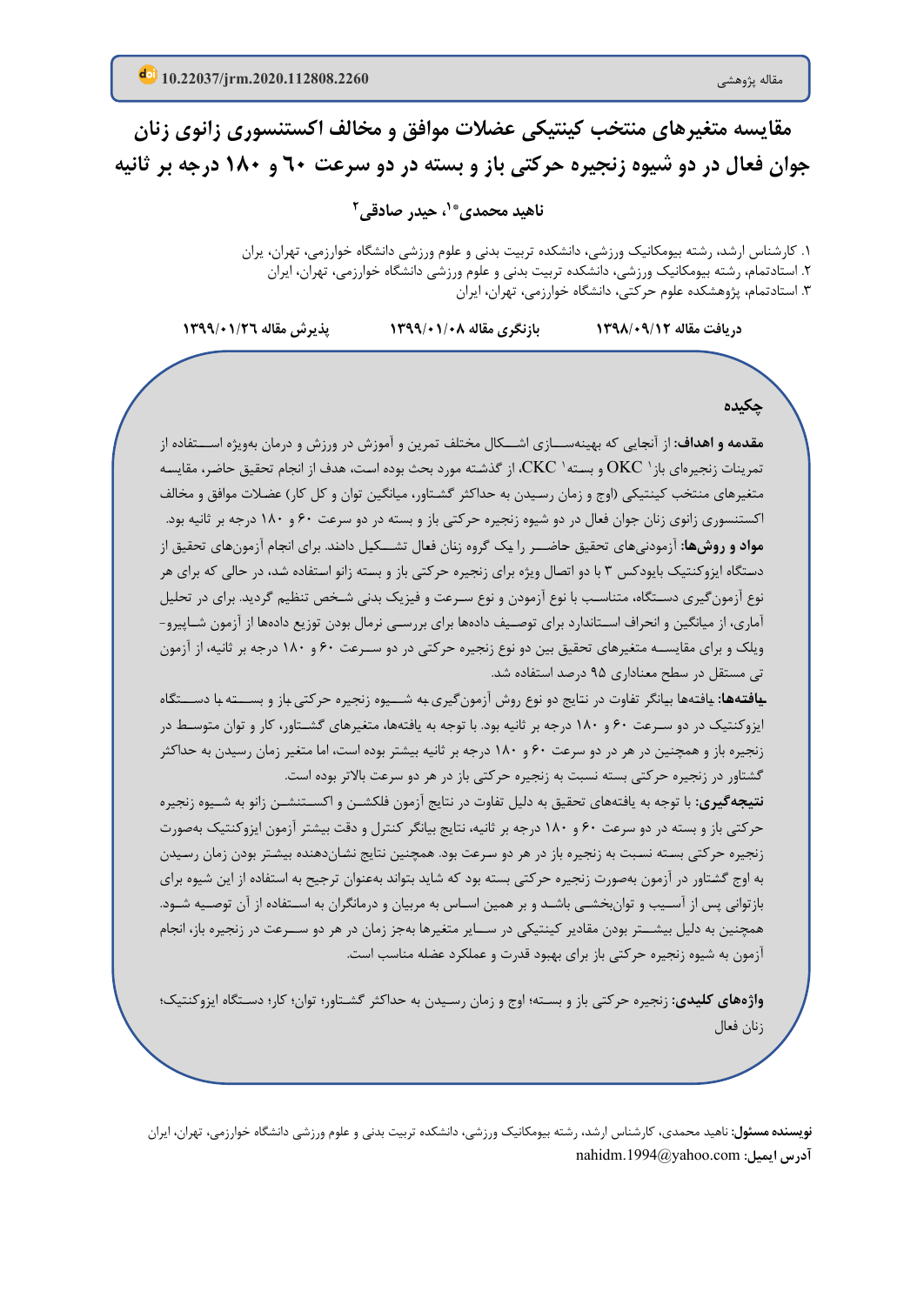#### **مقدمه و اهداف**

 $\lbrack \mathsf{r} \rbrack$ است.

در تمرینات قدرتی، اصطلاح ایزوکینتیک به کار عضله در یک سرعت ثابت در طول انقباض عضلانی اشاره میکند. آزمایش ایزوکینتیک درزمینه ٔ توانبخشی دارای چندین مزیت است که شامل توانایی جداسازی یک عضله خاص از طریق پروتکل آزمون و همچنین توانایی تحلیل و تحلیل ثبات عضلات در سرعت ثابت است. زنجیره حرکتی بسته به تمریناتی که در آن، قسمت دیستال بدن با نیروی خارجی در یک موقعیت ثابت مطابقت دارد، اشاره دارد. پزشکان از فنهای مختلف در طول پروسه توان بخشی استفاده می کنند تا اطمینان حاصل شود که بیماران قادر به بازگشت صحیح از آسیب هستند. آزمون ایزوکنتیک و آزمون زنجیرهای بسته

ایزوکنتیک هر دو در طی این فرآیند توسط متخصصین مراقبتهای بهداشتی مختلف در دنیای پزشکی مورداستفاده قرار می گیرند. این آزمایش ها به پزشک اجازه میدهد تا قدرت و ثبات خاصی از عضلات را بهمنظور تعیین اینکه آیا ضعف وجود دارد و یا این نقاط ضعف باعث بیماری خاصی در بیمار می شود، ارزیابی می کند. اصطلاح ایزوکینتیک به انقباض عضلانی انجام شده با سرعت ثابت اشاره دارد. در اغلب موارد، پزشکان از حداکثر گشتاور و مقادیر حداکثر کار جمعآوریشده از آزمایشها بهمنظور تفسیر دقیق نتایج آزمایش استفاده می کنند. گشتاور اوج در روش ایزوکینتیک، به قدرت مطلق عضلانی که مورد آزمایش قرار می گیرد، اشاره می کند، در حالی که کار اوج به ارزیابی عملکردی، عملکرد عضلانی اشاره دارد.<sup>[۱]</sup>



**تصویر .1 الف) انجام تست فلکشن و اکستنشن زانو به صورت زنجیره باز [24 ] ب ) انجام تست فلکشن و اکستنشن زانو با زنجیره بسته** 

یک زنجیره حرکتی باز ترکیبی از قرارگیری مفاصل طوری که انتهای اندام باز است و آزادانه حرکت می کند، تعریف می شود.<sup>[۲]</sup> در مقابل یک سیستم زمانی بسته در نظر گرفته می شود که قسمت پروگزیمال با بسته شدن و بی حرکت شدن قسمت دیستال می تواند حرکت کند. از منظر نوروفیزیولوژیک، حرکت به صورت زنجیره بسته عمدتاً یک حرکت چندمفصلی با همانقباضی یا سینرژیهای عضلانی کنترل شده است<sup>[۲]</sup> یا به عبارتی دیگر، حرکت یا تمرین با تحمل وزن که عضلات درگیر در چند مفصل عمل میکنند، است.<sup>[1</sup>-<sup>۱۵</sup> بهینهسازی اشکال مختلف تمرین و آموزش در ورزش و درمان بهویژه استفاده از تمرينات زنجير ماي، از گذشته مورد بحث بوده است<sup>۳۱]</sup>.بهويژه استفاده از تمرینات زنجیرهای، به اصطلاح تمرینات با زنجیره باز و بسته مکرراً یک نقطه مشترک مورد بحث بین افراد بوده

مفصل زانو، بزرگترین و پیچیدهترین مفصل بدن انسان است که نقش و اهمیت آن در فعالیتهای ورزشی و زندگی روزمره قابل توجه است. در بين روش هاى متعددى كه براى آزمون قدرت عضلات زانو به کار رفته است، از آزمون دست ی عضلانی و آزمون ایزوکنتیک بهعنوان دو روش رایج نام برده میشود. آزمون ایزوکنتیک به دلیل اینکه ابزاری دقیقتر برای اندازه *گ*یری سطح قدرت عضله<sup>[۵]</sup>، قابلیت اندازهگیری قدرت عضلانی پویا، قابلیت تکرارپذیری<sup>[۶]</sup>، داشتن پروتکلهای مشخص<sup>۷۱]</sup>، بهصرفه بودن از منظر هزینهها، رواج بیشتری نسبت به آزمون دستی پیدا کرده است. دینامومتر ایزوکنتیک اندازه گیری های مشخصی از قدرت پویای کانسنتریک فراهم می کند. همچنین لود کارآمد و بهینه مفاصل و عضلات را از طریق کنترل دامنه و نیز به حداقل رساندن خطر آسیب ایجاد می کند. با دینامومتر ایزوکنتیک ارزیابی قدرت تنها به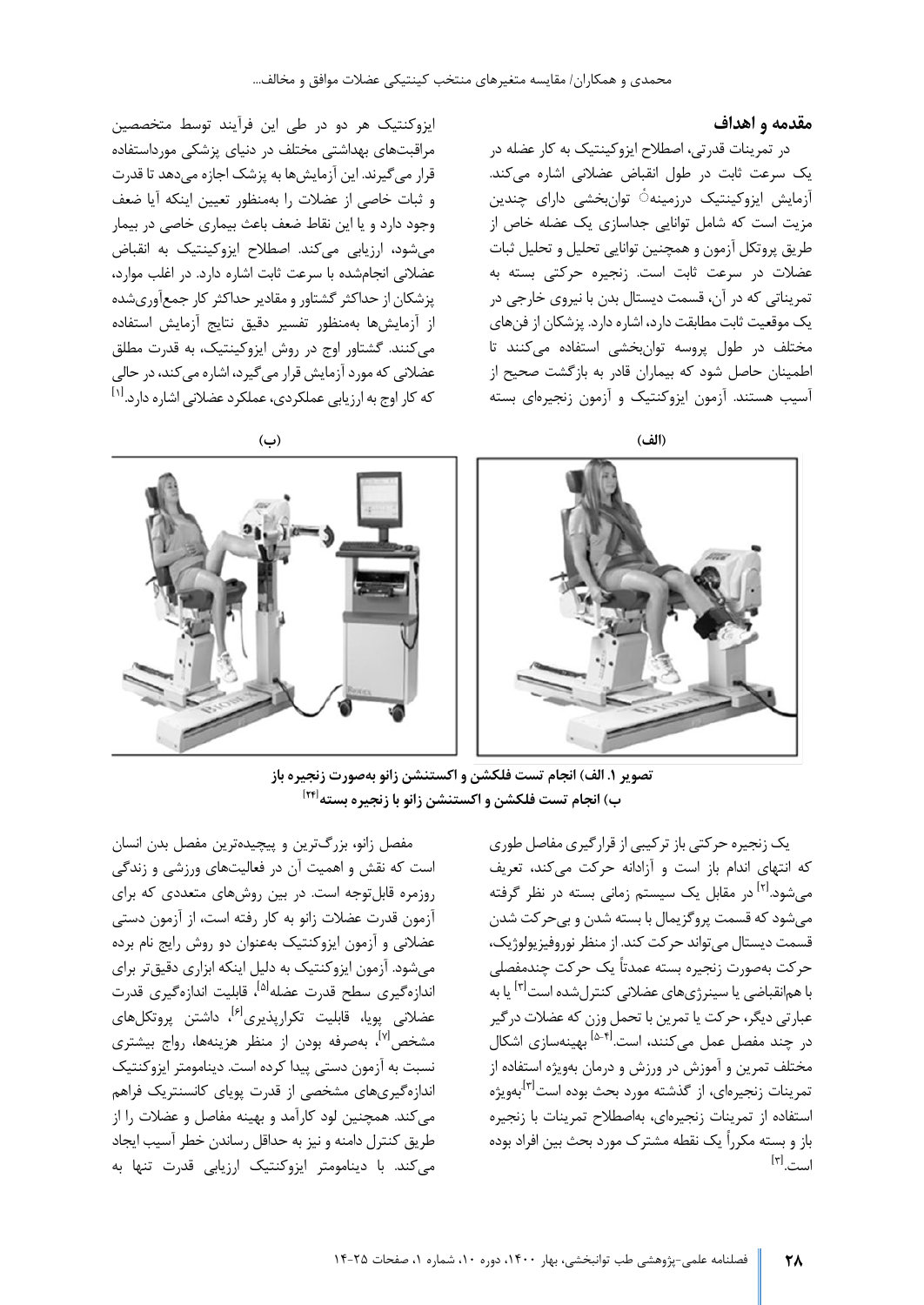ضعیف ترین نقطه از دامنه حرکتی محدود نمی شود زیرا مقاومت قابل تطبیق و سازگاری دارد.<sup>[۸]</sup> در میان متغیرهایی که شرایط و وضعیت مکانیکی یک سیستم را توصیف می کنند، متغیرهای انرژی حاوی اطلاعات بیشتری هستند. با تحلیل متغیرهای انرژی و مطالعه چگونگی روند تغییرات آنها می توان اطلاعات زیادی از وضعیت، رفتار و قابلیتهای مکانیکی سیستم به دست آورد. کارگارو و همکاران به ارزیابی تأثیر تمرین مقاومتی کوتاهمدت (سهروزه) با استفاده از یک روش عمل متقابل بر عملکرد عضلانی مردان سالم و مقایسه این ثرات با یک گروه تمرین مقاومتی متداول پرداختند<sup>ا۹</sup>! نتایج تحلیل بین گروهی نشان داد که تمرین REC نسبت به TRA برای رسيدن به اوج گشتاور در هر دو سرعت مؤثرتر بود. بر اساس یافتهها REC را بهعنوان روشی مناسب در توان بخشی و تمرینات بالینی معرفی کردند.<sup>[۱۰]</sup>

گویلهم و همکاران معماری عضله و تغییرات در فعالیت الکترومایوگرافی را حین تمرینات اکسنتریک ایزوتونیک و ايزوكنتيک اکستنسورهاى زانو مورد مطالعه قرار دادند؛ ١٧ آزمودنی در دو گروه آزمون ایزوکنتیک و ایزوتونیک، انقباضات اکسنتر ی ک عضلات اکستنسور زانو را انجام دادند. گشتاور، سرعت زاويهاي، معماري پهن داخلي و فعاليت الكترومايوگرافي عضلات موافق و مخالف به طور همزمان ضبط شد. یافته حاکی از آن بود که سطوح فعالیت عضلات موافق و همکاری فعال عضله مخالف در روش ایزوتونیک در طول های کوتاه، بالاتر از روش ایزوکنتیک بود.<sup>[۱۰]</sup> نتیجهگیری تحقیق این بود که پروتکل های اکسنتر یک با این رویکرد که کار بالینی و یا ورزشی است باید مورداستفاده قرار گیرد.<sup>[۱۰]</sup> آنتونی ریماد و همکاران به تحلیل اثرات نوع انقباض (ایزوتونیک در مقابل شرایط کانستریک ایزوکنتیک) پرداختند؛ آنها زاویه مفصلی، فعالیت عضله موافق و همکاری فعال عضله مخالف را حین اکستنشن استاندارد زانو مورد بررسی قرار دادند و برای این مطالعه ١٢ شخص سالم سه ست اکستنشن ایزوتونیک زانو را در ۴۰ درصد حداکثر گشتاور ایزومتریک ارادی به دنبال سه ست حداکثر اکستنشن ایزوکنتیک، روی یک دینامومتر ایزوکنتیک انجام دادند. یافتههای مطالعه نشان داد که فعالیت عضله موافق و همکاری فعال عضله مخالف در انقباض ایزوتونیک بسیار بیشتر از انقباض ايزوكنتيک است.<sup>[۱۱]</sup> استندوتر و همکاران مطالعهای با هدف بررسی فعال سازی چهارسرران در تمرینات با زنجیره حرکتی باز و بسته انجام دادند. نتیجه گیری کلی این گونه بیان شد که تمرین با زنجیره حرکتی بسته نسبت به زنجیره حرکتی باز باعث ارتقاء فعال ساز ي ابتدا یی چهارسرران و تعادل عضلان ی می شود که ممکن است در طراحی برنامههای تمرینی اهمیت داشته باشد.<sup>ا۱۲</sup> مایر و همکاران در تحقیقی به این نتیجه رسیدند که بهینهسازی اشکال مختلف تمرین و آزمون در

ورزش و درمان توسط گروه هاي مختلفی از گذشته مورد بحث بوده است.<sup>[۳]</sup> سیمون و همکاران به بررسی فعالیت الکترومایوگرافی عضله وستوس داخلی و خارجی در تمرینات باز و بسته در اشخاص با سندروم درد پاتلوفمورال پرداختند؛ نتایج نشان داد که میزان VL/VMO در اشخاص مبتلا حین تمرین با دستگاه ایزوکنتیک به میزان زیادي کمتر از اشخاص سالم و بدون درد است. حداکثر میزان VL/VMO نیز در 60 درجه از فلکشن زانو به دست آمده بود.<sup>[۱۳]</sup> نگرت و همکاران به بررسی ارتباط بین قدرت پایین تنه در زنجیره حرکتی باز و بسته ایزوکنتیک و آزمونهاي عملكردي پرداختند. یافتهها، همبستگي بالاي آزمونهاي ا یزوکنتیک و آزمونهاي عملکردي را در قدرت پایین تنه و همچنین همبستگی معناداري را بین سه نوع تمرین ایزوکنتیک نشان داد و بر همین اساس یک رابطه معناداری بین قدرت ایزوکنتیک با زنجیره حرکتی باز و بسته در اندام پایینتنه و آزمونهای عملکردی پیشنهاد شد.<sup>[۱۴]</sup> تاکی و همکاران به بررسی رابطه بین پارامترهای ایزوکنتیک شامل گشتاور اوج و توان براي گروه عضلات اکستنسور زانوي زنان مسن پرداختند. این مطالعه پیشنهاد می کند که گشتاور اوج نشاندهنده کار و توان ممکن است تنها پارامتر اساسی براي آزمون عملکرد ا یزوکنتیک عضلانی، عضلات اکستنسور زانوی زنان مسن باشد.<sup>[۸]</sup>

با مرور بر مطالعات قبلی می توان چنین جمع بندی کرد که تمرینات با زنجیره حرکتی باز و بسته می تواند در بهبود عملکرد و فعالیت عضلات مورد استفاده قرار گیرد، اما تفاوتهای این دو شیوه بین افراد فعال نیاز به بررسی بیشتری دارد. در این تحقیق تلاش شد تا به این پرسش پاسخ داده شود که آیا عمل فلکشن و اکستنشن زانو با دو شیوه زنجیره حرکتی باز و بسته بر متغیرهای کینتیکی بهدستآمده از دستگاه ایزوکنتیک بایودکس ۳ در گروه زنان فعال متفاوت است یا خیر. به طور مشخص هدف از انجام تحقیق حاضر، مقایسه متغیرهای منتخب کینتیکی (اوج گشتاور و زمان رسیدن به حداکثر گشتاور، میانگین توان و کل کار) عضلات موافق و مخالف اکستنسوري زانوي زنان جوان فعال در زنجيره حركتي باز در دو سرعت ۶۰ و ۱۸۰ درجه بر ثانیه بود.

# **مواد و روش ها**

جامعه آماری تحقیق نیمهآزمایشگاهی حاضر، مدل تحقیق مقایسهاي و نوع تحقیق کاربردي را دانشجویان زن جوان فعال رشته تربیت بدنی ( 18 تا 30 سال) دانشگاه خوارزمی تهران تشکیل دادند. از درون جامعه آمار ي بعد از غربالگري اولیه (تاریخچهاي از درد یا آسیب در اندام تحتانی، آسیبهای عصبی یا اسکلتی-عضلانی، قدرت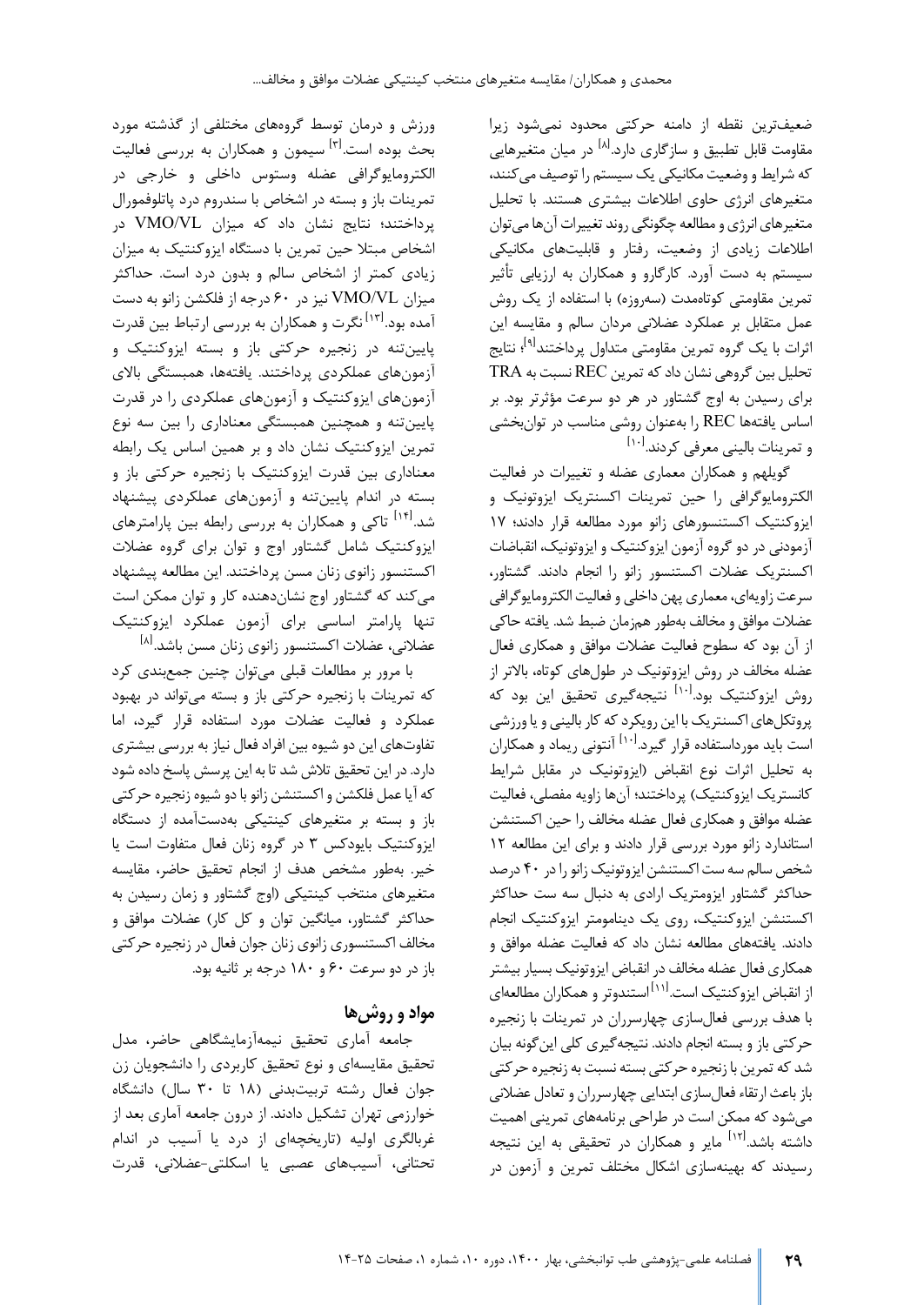ناکافی براي انجام آزمون بهطور معمول و یا شرکت در برنامههای سنگین ورزشی حداقل ۶ ماه قبل از آزمون-گیري )، 9 نفر به صورت تصادفی انتخاب شدند.

براي ستآپ سيستم، دستگاه قبل از انجام آزمون مطابق با دستورالعمل های شرکت سازنده کاليبره و تنظيم شد. برای آماده کردن آزمودنی ها، روش تحقیق و مراحل آزمایش برای هر آزمودنی توضیح داده شد تا با پروتکل آزمایش آشنا شود. پس از کسب رضايت از آنها و تکميل فرم اطلاعات فردي و رضا ی ت نامه و اندازه گیري وزن و قد، با توجه به فرم اطلاعات و داشتن صلاحیت برای انجام آزمون، برای گرم کردن از آزمودنیها خواسته شد تا مطابق با راهنما روی دستگاه قرار گیرند، سپس متناسب با آزمودنی، اتچمنت مربوط به مفصل

راست زانوی فرد تنظیم و ثابت گردید. پس از پرسش از آزمودنی و اطمینان از اینکه احساس ناراحتی در مفصل مچ و زانو نداشته باشد، کمربندهای مربوطه به تثبیت کردن فرد بر روی صندلی مطابق با راهنما بسته شد. پس از قرارگیری درست آزمودني، قبل از عمل آزمون گيري، دستگاه براي انجام عمل گرم کردن تنظیم شد و از آزمودنی خواسته شد تا با انجام دو انقباض ملایم اکستنشن در ۱۸۰ درجه بر ثانیه، دو انقباض اکستنشن متوسط در ۱۸۰ در جه بر ثانیه و در آخر پنج انقباض متوالي در ۶۰، ۹۰ و ۱۸۰ درجه بر ثانيه عمل گرم کردن روي دستگاه را انجام دهد. بعد از این مرحله، ۳۰ ثانیه تا ۱ دقیقه به عضلات فرد استراحت داده شد تا آزمون اصل ی را بدون احساس خستگی انجام دهد.





**ت صویر .2 الف). انجام آزمون فلکشن و اکستنشن زا نو به صورت زنجیره باز حرکتی با دستگاه ایزوکنتیک بایودکس ب). انجام آزمون فلکشن و اکستنشن زانو به صورت زنجیره بسته ح رکتی با دستگاه ایزوکنتیک بایودکس** 

|                   |                          | <b>EXTENSION</b> | <b>FLEXION</b> |                            |                            | <b>EXTENSION</b> | <b>FLEXION</b> |
|-------------------|--------------------------|------------------|----------------|----------------------------|----------------------------|------------------|----------------|
|                   |                          | 60 DEGISED       | 60 DEO/SEC     |                            |                            | 180 DEC/DEC      | 180 DEC/DEC    |
| Side LEFT         |                          |                  |                | Side LEFT                  |                            |                  |                |
| A OF REPS: 5      |                          |                  |                | 4 OF REPS: 5               |                            |                  |                |
| PEAK TORQUE       | NA                       | 86.6             | 43.3           | PEAK TORQUE                | NM                         | 62.8             | 29.4           |
| PEAK TO/BW        | $\sim$                   | 111.1            | 72.2           | PEAK TOYEW                 | $\mathcal{H}_\bullet$      | 104.8            | 49.1           |
| TIME TO PK TO     | MSEC                     | 510.0            | 520.0          | TIME TO PK TO              | MSEC                       | 290.0            | 350.0          |
| ANGLE OF PK TO    | <b>DEG</b>               | 62.0             | 41.0           | ANGLE OF PK TO             | <b>DEG</b>                 | 129.0            | 128.0          |
| TOPO @ 30.0 DEG   | NM                       | 33.5             | 34.2           | TORO @ 30.0 DEG            | NM                         | 0.0              | 0.0            |
| TOPO @ G.18 SEC   | NA                       | 51.0             | 13.9           | TORO @ 0.18 SEC            | NM                         | 55.7             | 5.4            |
| COEFF, OF VAR.    | $\mathcal{H}_\mathrm{a}$ | 10.7             | 3.8            | COEFF. OF VAR.             | $\mathcal{H}_n$            | 17.2             | 31.9           |
| MAX REP TOT WORK  | J.                       | 64.2             | 48.7           | MAX REP TOT WORK           | J                          | 66.9             | 26.5           |
| MAX WORK REP &    | ă                        | 5                | 3              | MAX WORK REP &             | ā                          | 4                | 4              |
| WRK/BOOY WEIGHT   | $\approx$                | 107.1            | 81.2           | WRK/BOOK WEIGHT            | $\mathcal{H}_\bullet$      | 111.6            | 44.1           |
| TOTAL WORK        | s                        | 279.8            | 225.1          | TOTAL WORK                 | J                          | 286.7            | 105.3          |
| WORK FIRST THIRD  | J.                       | 84.9             | 74.1           | WORK FIRST THIRD           | J                          | 82.5             | 22.5           |
| WORK LAST THRD    | J.                       | 97.9             | 78.1           | WORK LAST THIRD            | J                          | 102.3            | 47.5           |
| WORK FATIOUS      | $\mathcal{H}_\mathrm{e}$ | $-15.3$          | $-5.3$         | WORK FATIGUE               | $\mathcal{H}_\mathrm{e}$   | $-240$           | $-111.6$       |
| AVG. POWER        | WATTS                    | 39.3             | 27.8           | AVG. POWER                 | <b>WATTS</b>               | 102.8            | 29.5           |
| AGCELERATION TIME | MSEC                     | 40.0             | 80.0           | ACCELERATION TIME          | MSEC                       | 60.0             | 180.0          |
| DECELERATION TIME | MSEC                     | 120.0            | 280.0          | DECELERATION TIME          | MSEC                       | 80.0             | 140.0          |
| <b>PICAI</b>      | <b>DEG</b>               | 78.3             |                | <b>PICHA</b>               | <b>DEG</b>                 | 75.4             |                |
| AVG PEAK TO       | NA                       | 61.3             | 42.3           | AVG PEAK TO                | NM                         | 55.2             | 25.2           |
| OLINE DI BIAVODA  | $\leq$                   | 65.0             | G: 62.0        | <b>AGON/ANE AG PAIE IO</b> | $\frac{\omega_{\rm c}}{2}$ | 46.9             | G: 76.0        |

تصویر ۳. جداول نمایش دادهشده در دستگاه پس از انجام تستهای مربوطه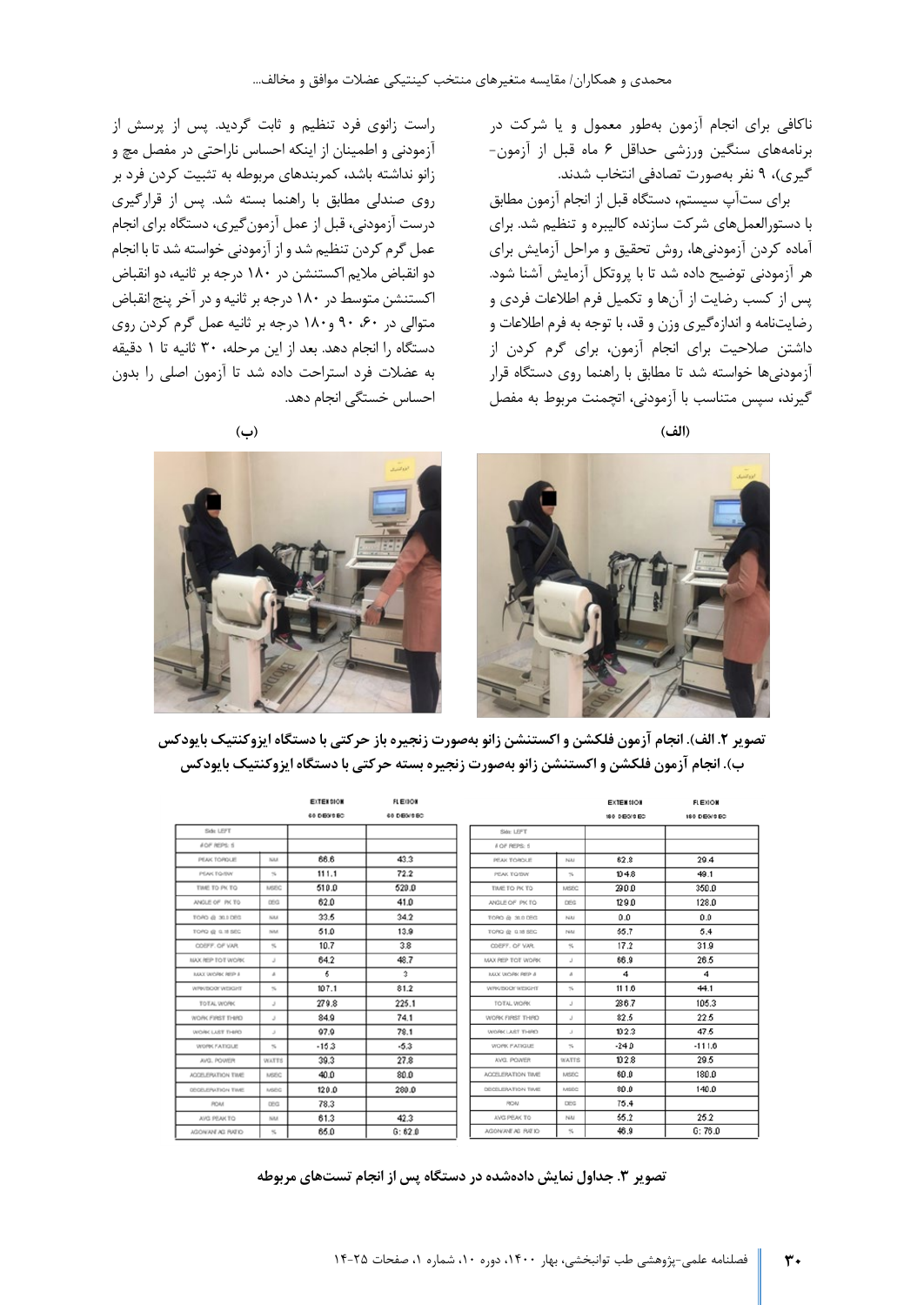

**تصویر .4 نمودارهاي نمایش داده شده توسط دستگاه حین انجام فلکشن و اکستنشن زانو** 

برای جمع آوری دادهها، از آزمودنی خواسته شد تا فرآیند آزمون گيري اصلي را مطابق با مطالعه خالد و همکاران با نهایت تلاش انجام دهد. عمل آزمون گیری بهترتیب شامل ابتدا 5 تکرار اکستنشن در ۶۰ درجه بر ثانیه و ۳۰ ثانیه استراحت سپس ۵ تکرار اکستنشن در ۱۸۰ درجه بر ثانیه و ۳۰ ثانیه استراحت بود. در نهایت، از آزمودنی ها خواسته شد تا پاهایشان را در یک تلاش حداکثری به مقاومت سازگارشده در یک سرعت از قبل تعیین شده حرکت دهند تا عضلات مورد نظر جهت تعیین چهار عملکرد عضله که شامل اوج و زمان رسیدن به حداکثر گشتاور، توان متوسط و کل کار انجام شده است، مورد آزمایش قرار گیرند. باید توجه شود که حین عمل آزمون گیری، پس از هر مرحله دستگاه انحراف استانداردی نشان می دهد که مشخص کننده صحت و درستی و تلاش حداکثری فرد در هر تکرار بود، درصورتی که اگر این انحراف استاندارد بالاتر از میزان استاندارد می شد، آزمون باید دوباره انجام می گرفت. پس از بررس ی درست ی تمام آزمون ها اطلاعات مربوط به هر آزمودنی و هر پروتکل در حافظه دستگاه ذخیره گردید. در نهایت، کمربندها و اتصالات مربوطه از آزمودنی جدا شد و از فرد خواسته شد تا مجدداً عضلات چهارسر و همسترینگ خود را بهمدت سه تا پنج دقیقه تحت کشش قرار دهد و عمل سرد کردن را بهمنظور جلوگیری از کوفتگی و درد عضلانی انجام دهد.

پردازش اطلاعات در سه مرحله چک کردن داده ها، نرمالایز کردن دادهها و آنالیز دادهها انجام شد. برای چک کردن دادهها، حذف اطلاعات پرت و خطاها صورت گرفت. در این مرحله همزمان با انجام آزمون توسط آزمودنی، با توجه به خروجی اطلاعات دستگاه ایزوکنتیک، اطلاعات بهصورت نموداری و دیداری چک و بررسی شد. همچنین خود دستگاه در صورت وجود اشتباه حین انجام حرکات یا اختلاف زیاد

بین تکرارها، انحراف استانداری پایینتر یا بالاتر از حد استاندارد نشان می داد که این موجب می شد تا آزمودنی آزمون را بهطور مجدد انجام دهد تا به انحراف استاندارد مطلوب دست ی ابد.

براي نرمالا یز کردن دادهها که با قصد مقایسه کردن اطلاعات باهم به کار گرفته می شود، در قسمت خروج ی اطلاعات از دستگاه یکی از دادههاي دستگاه میزان حداکثر گشتاور را نشان می دهد که به وزن بدن نرمال و بهصورت درصد عنوان شده است که از این عدد در تحلیل دادهها استفاده شد. برای آنالیز دادهها که با هدف انجام محاسبات یر اضی روي اطلاعات خام براي تبدیل آنها به متغیرهاي وابسته صورت می گیرد، متغیرهای ایزوکنتیک، پس از انجام آزمون گیری به دو شیوه تمرینی و اعمال حداکثر تلاش توسط هر شخص، دادهها با عددي که دستگاه به منظور صحیح بودن تلاشها به ما می دهد (۶-۱۲) و همچنین بررسی منحنیهای مربوط به هر تلاش صحت آزمون گیری تائید شد و اطلاعاتی که مربوط به اوج و زمان رسیدن به حداکثر گشتاور، متوسط توان و کل کار انجام شده است، ثبت گردید.

برای تحليل آماري از آمار توصيفي ميانگين و انحراف استاندارد، برای بررسی توزیع دادهها از آزمون شاپیرو-ویلک و از آزمون لون براي بررسي واريانس دادهها استفاده شد. براي مقایسه متغیرها بین زنان فعال، در دو زنجیره حرکتی باز در سرعتهای ۶۰ و ۱۸۰ درجه بر ثانیه از آزمون تی مستقل در سطح اطمینان ۹۵ درصد استفاده گردید.

### **یافته ها**

مشخصات دموگرافیکی آزمودنی ها در جدول ۱ ارائه شده است. همان گونه که مشاهده میشود، اختلاف معناداری بین متغير هاي دموگرافيک آزمودنی ها وجود ندارد.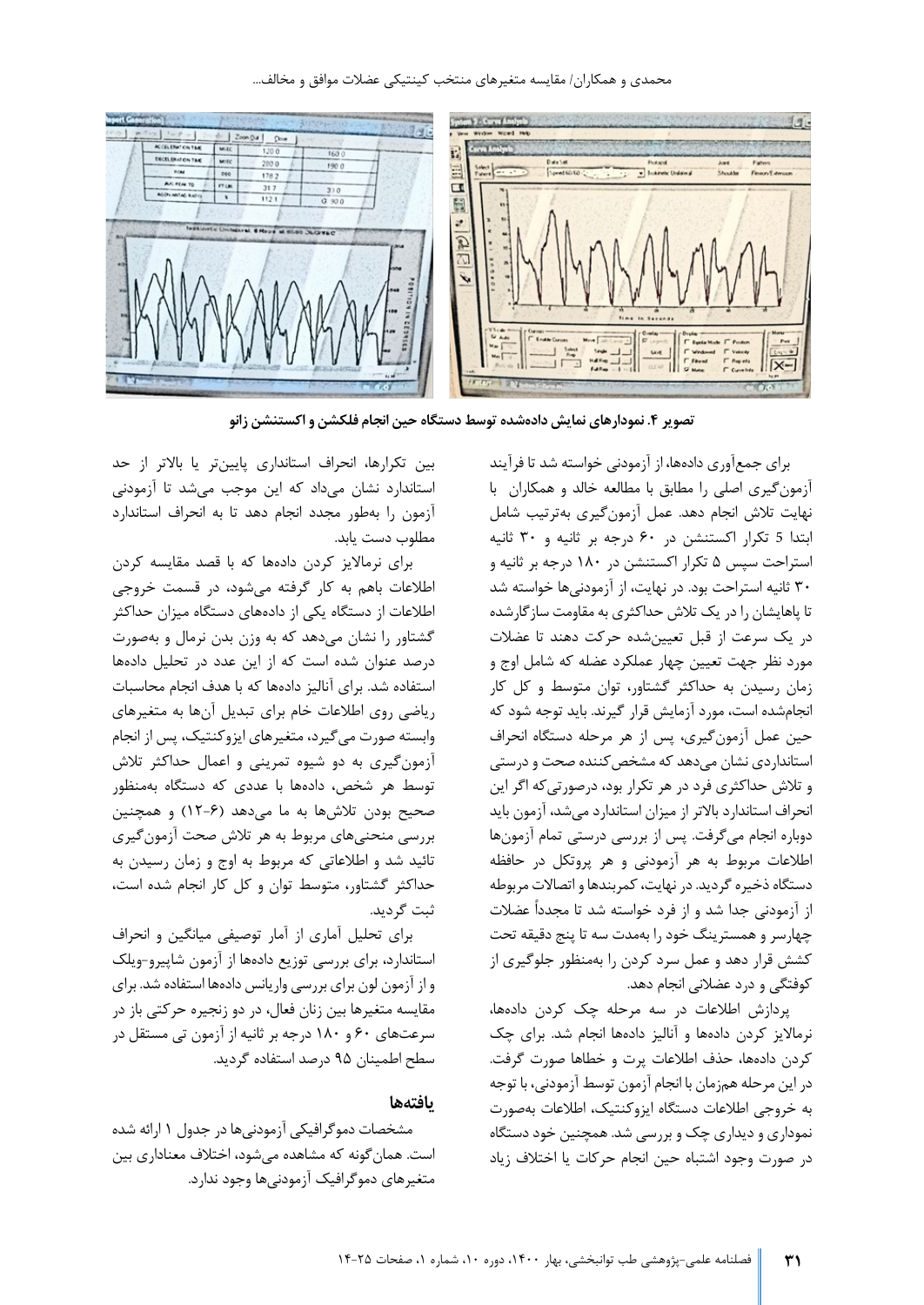محمدی و همکاران/ مقایسه متغیرهای منتخب کینتیکی عضلات موافق و مخالف...

| معناداري           | گروه                                                | متغير                                |
|--------------------|-----------------------------------------------------|--------------------------------------|
| .19V               | $\tau \tau / \cdot \cdot \pm \tau / \cdot \epsilon$ | سن (سال)                             |
| $\cdot$ /YF        | $1/95 \pm 1/6$                                      | قد (متر )                            |
| $\cdot$ /۳ $\cdot$ | 64166±5114                                          | وزن (کیلوگرم)                        |
| .19                | $\frac{1}{\sqrt{2}}$                                | شاخص توده بدنی (کیلوگرم بر متر مربع) |

**جدول .1 م ی انگ ی ن و انحراف استاند ارد مشخصات دموگرا ف ی ک آزمودنی ها ( 9 نفر)** 

ی وجود تفاوت در متغیرهای حداکثر گشتاور فلکشن و اکستنشن سرعت ۶۰ درجه بر ثانیه بهترتیب P=۰/۰۰۱ /001 0= P، اوج زمان رس ی دن به گشتاور اکستنشن در سرعت 60 درجه بر ثانیه P= $\cdot/\cdot$ ۱ توان مکانیکی فلکشن و P اکستنشن سرعت ۶۰ درجه بر ثانیه بهترتیب P=۰/۰۲، /001 0= P، کل کار فلکشن و اکستنشن سرعت 60 درجه بر ثانیه به ترتیب برابر P=٠/٠٠١ وبود. در آخر می توان P=٠/٠٠١ چنین گفت که متغیرهای حداکثر گشتاور فلکشن و اکستنشن، توان و کار در سرعت ۶۰ درجه بر ثانیه در زنجیره باز نسبت به زنجیره بسته بیشتر است، اما در متغیر زمان رسیدن به اوج گشتاور فلکشن و اکستنشن در زنجیره بسته بیشتر است.

یافتههای مربوط به متغیرهای منتخب کینتیکی زنجیره حرکتی باز و بسته در گروه فعال در سرعت ۶۰ درجه بر ثانیه در جدول 2 ارائه شده است. همان طور که مشاهده می شود ، مقدار P در متغیرهاي حداکثر گشتاور فلکشن، حداکثر گشتاور اکستنشن به ترتیب P=۰.۰۰۱ و P=۰.۰۰۱ در متغیرهای زمان رسیدن به حداکثر گشتاور فلکشن و حداکثر گشتاور اکستنشن به ترتیب ۰۰.۱۰ $P = \cdots$  و  $P = \cdots$  در متغیرهای توان متوسط فلکشن و اکستنشن بهترتیب P=۰.۰۲ و P=۰.۰۰۱ در متغیرهای کل کار فلکشن و اکستنشن بهترتیب P=۰.۰۰۱ و 0.001=P گزارش شد.

نتایج کلی در یافتشده از جدول این گونه بیان می شود که آزمون تی در گروه فعال در زنجیرههای باز و بسته نشان دهنده-

جدول ۲. میانگین و انحراف استاندارد و آماره مربوط به متغیرهای منتخب کینتیکی (اوج زمان رسیدن به حداکثر گشتاور، توان مکانیکی و کل کار) آزمودنی های گروه فعال در سرعت ۶۰ درجه بر ثانیه

| P                          | T              | زنجيره بسته                                                                                                  | زنجيره باز                                                    | متغير                    | زاويه عمل        |  |
|----------------------------|----------------|--------------------------------------------------------------------------------------------------------------|---------------------------------------------------------------|--------------------------|------------------|--|
| $\cdot/\cdot\cdot$ \*      |                | TS/S1±0/FA                                                                                                   | $\Delta$ . $/\lambda$ $\lambda + \lambda$ $\gamma$ / $\gamma$ |                          |                  |  |
|                            | 4/90           | $\frac{17}{57-70}$                                                                                           | 1٣/٨٨-٣۴/۶۵                                                   | حداكثر گشتاور فلكشن      |                  |  |
| $\cdot/\cdot\cdot$ \*      |                | fV/9fL11/17                                                                                                  | XX/91±٢9/۶۴                                                   |                          |                  |  |
|                            | <b>T/11</b>    | $1Y/\Delta 1 - 55/57$                                                                                        | 11/09-87/74                                                   | حداكثر گشتاور اكستنشن    |                  |  |
| $\cdot/\rangle$ .          | $-1/VT$        | $9 \cdot \cdot \cdot \cdot \pm \Lambda \cdot 199$                                                            | $\Delta \Upsilon \Upsilon / \Upsilon \Upsilon \pm 1.2$        | اوج زمان رسيدن به حداكثر |                  |  |
|                            |                | $-1V1/TT-1V/\lambda$ 9                                                                                       | $-1V.79V-1V/Tf$                                               | گشتاور فلكشن             |                  |  |
| $\cdot/\cdot\cdot$ \*      |                | 107/771101/69                                                                                                | <b>PSA/AAIA./S9</b>                                           | اوج زمان رسیدن به حداکثر |                  |  |
|                            | $-\lambda$ /۴۶ | $-\xi \cdot \Lambda/\Lambda V$ - $-\zeta \xi \cdot$ / $\cdot \Lambda$<br>$-F \cdot \Delta/VT - T5T/1 \Delta$ | گشتاور اکستنشن                                                | سرعت ۶۰                  |                  |  |
| $\cdot/\cdot$ $\uparrow^*$ |                | <b>IV/9Y±۳/٢۸</b>                                                                                            | X + / $\Delta\lambda$ + 1 + / 4 $\lambda$                     | توان مكانيكي فلكشن       | درجه بر<br>ثانيه |  |
|                            | $Y/\Delta f$   | $1/TV+TY/\Lambda f$                                                                                          | $Y/1 - YY/1$                                                  |                          |                  |  |
| $\cdot/\cdot\cdot$ \*      | $f/\lambda$ ۶  | <b>TY/TAIF/AI</b>                                                                                            | $fV/FT\pm\gamma f/\cdot\cdot$                                 |                          |                  |  |
|                            |                | ۱۳/۸۸-۳۶/۶۰                                                                                                  | 14/77-78/70                                                   | توان مكانيكي اكستنشن     |                  |  |
| $\cdot/\cdot\cdot$ \*      | $11/\lambda$   | FT/97±9/41                                                                                                   | 781/V. ±54/AV                                                 |                          |                  |  |
|                            |                | 179191-191147                                                                                                | $1Y9/Y1 - Y01/Y$                                              | كل كار فلكشن             |                  |  |
| $\cdot/\cdot\cdot$ \*      |                | 155/95178/40                                                                                                 | 1790/ . 1 + 79/90                                             |                          |                  |  |
|                            | 15/6           | ۱۹۶۱۷۵–۲۶۵۱۳۹                                                                                                | 19717-784197                                                  | کل کار اکستنشن           |                  |  |
|                            |                |                                                                                                              |                                                               |                          |                  |  |

رسیدن به حداکثر گشتاور فلکشن و حداکثر گشتاور اکستنشن به ترتیب P=۰.۰۰۱ و P=۰.۰۰۱ در متغیرهای توان متوسط فلکشن و توان متوسط اکستنشن بهترتیب P=۰.۰۴۹ و 0.001=P در متغیرهاي کل کار فلکشن و کل کار اکستنشن به ترتیب  $P=$ ۰۰۰۱ و  $P=$ ۰۰۰۱ گزارش شد.

نتایج مربوط به متغیرهای منتخب کینتیکی زنجیره حرکتی باز و بسته در گروه فعال در سرعت ۱۸۰ درجه بر ثانیه در جدول 3 ارائه شده است. همان گونه که مشاهده می شود، مقدار P در متغیرهای حداکثر گشتاور فلکشن، حداکثر گشتاور اکستنشن بهترتیب P=۰.۰۰۶ و P=۰.۰۰۶ در متغیرهای زمان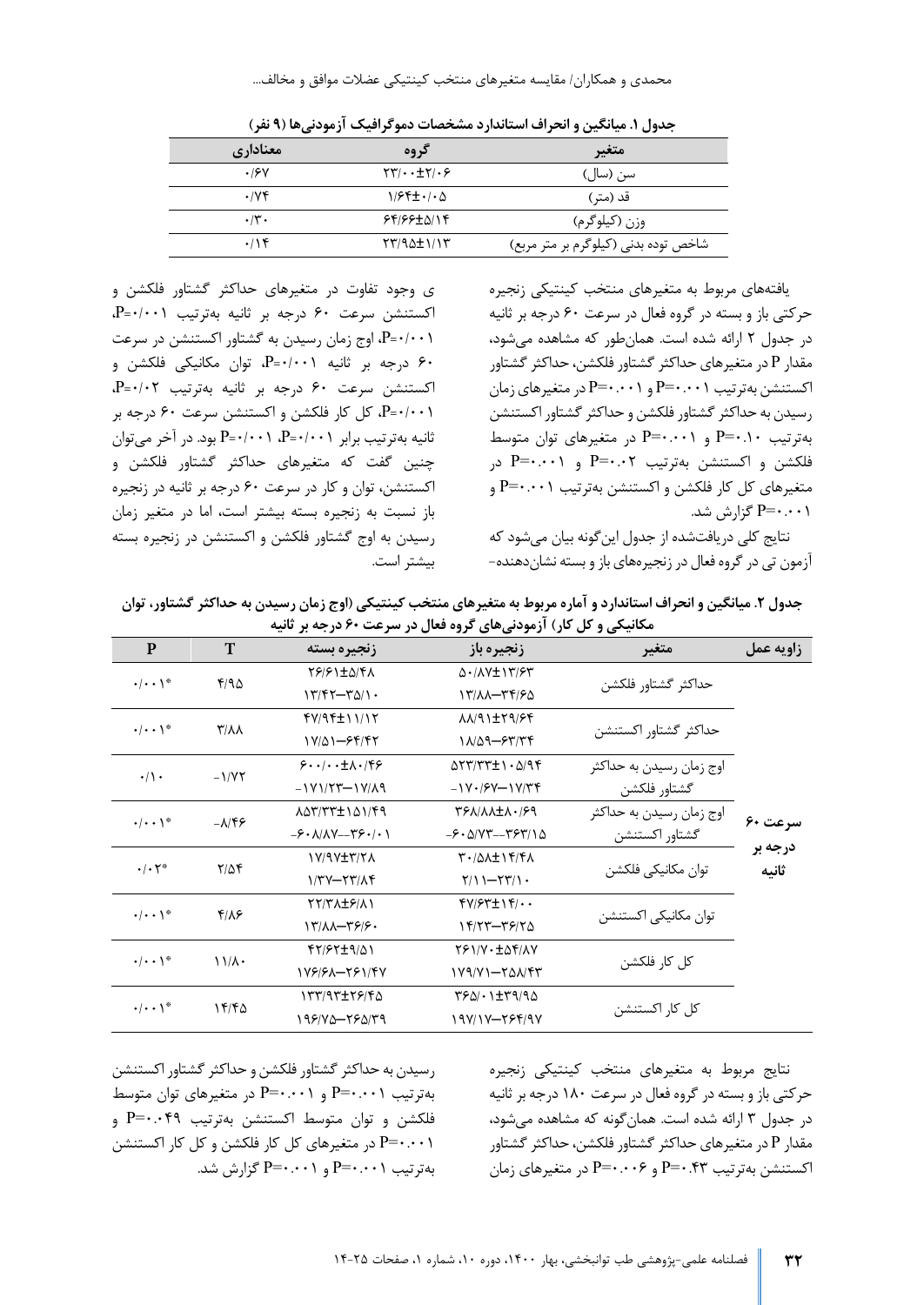نتايج کلي دريافتشده نشان دهندهي وجود تفاوت در متغیرهای حداکثر گشتاور اکستنشن سرعت ۱۸۰ درجه بر ثانیه (P=۰/۰۰۶)، اوج زمان رسیدن به گشتاور فلکشن و اکستنشن سرعت ١٨٠ درجه بر ثانيه بهترتيب برابر P=٠/٠٠١، P=۰/۰۰۱ توان مکانیکی اکستنشن سرعت ۱۸۰ درجه بر انیه ( P=٠/٠٠۱)، کل کار فلکشن و اکستنشن سرعت ۱۸۰  $P = \cdot$ درجه بر ثانیه بهترتیب برابر  $P = \cdot / \cdot \cdot P$ ، ود. نتایج آزمون تی مستقل نشان داد بهغیر از متغیرهای اوج زمان  $\mathcal{F}$ ۰ رسیدن به حداکثر گشتاور فلکشن ( P =  $(P = (P - \mathcal{F})$  در سرعت

درجه بر ثانیه و حداکثر گشتاور فلکشن (P=٠/۴۳) و توان مکانیکی فلکشن ( P=•/۴۹) در سرعت ۱۸۰ درجه بر ثانیه در سایر متغیرها در دو زنجیره باز و بسته تفاوت معنادار وجود دارد. در آخر می توان چنین گفت که متغیرهای حداکثر گشتاور فلکشن و اکستنشن، توان و کار در سرعت 180 درجه بر ثانیه نیز در زنجیره باز نسبت به زنجیره بسته بیشتر است، اما در متغیر زمان رسیدن به اوج گشتاور فلکشن و اکستنشن در زنجیره بسته بیشتر است.

جدول ۳. میانگین و انحراف استاندارد و آماره مربوط به متغیرهای منتخب کینتیکی (اوج زمان رسیدن به حداکثر گشتاور، توان مکانیکی و کل کار) آزمودنیهای گروه فعال در سرعت **۱۸۰ درجه بر ثانیه** 

| P                                 | T                        | زنجيره بسته                                                                                                                        | زنجيره باز                                                                                            | متغير                    | زاويه عمل |
|-----------------------------------|--------------------------|------------------------------------------------------------------------------------------------------------------------------------|-------------------------------------------------------------------------------------------------------|--------------------------|-----------|
| $\cdot$ /۴۳                       | $\cdot$ /yq              | $T\Delta/T\Delta t$ / $\gamma$                                                                                                     | $\uparrow$ 1/ $\uparrow$ 1/ $\uparrow$ 1/ $\uparrow$                                                  |                          |           |
|                                   |                          | $-\frac{5}{10}$ - $\frac{10}{10}$                                                                                                  | $-\frac{\rho}{\Lambda}$                                                                               | حداكثر گشتاور فلكشن      | سرعت ۱۸۰  |
| $\cdot$ $\cdot$ $\cdot$ $\circ$ * | $\mathbf{r}/\mathbf{v}$  | $f/(\Delta f \pm 1)$ $f/\Delta V$                                                                                                  | 09/9511/07                                                                                            | حداكثر گشتاور اكستنشن    | درجه بر   |
|                                   |                          | $5/5 - 5/24$                                                                                                                       | $515Y-T11AY$                                                                                          |                          | ثانيه     |
| $\cdot/\cdot\cdot$ \*             | $-\mathbf{f}/\mathbf{y}$ | 5177772011                                                                                                                         | $f(1)$ $1 + 109/09$                                                                                   | اوج زمان رسیدن به حداکثر |           |
|                                   |                          | $-\mathbf{Y} \mathbf{Y} \mathbf{Y} / \mathbf{Y} \cdot \dots \mathbf{Y} \cdot \mathbf{Y} \cdot \mathbf{Y}$                          | $ \uparrow$ 9 $\uparrow$ / $\uparrow$ $\cdot$ $ \uparrow$ $\uparrow$ $\uparrow$ $\uparrow$ $\uparrow$ | گشتاور فلکشن             |           |
| $\cdot/\cdot\cdot$ \*             | $-15/7V$                 | $\lambda$ $\uparrow$ $\uparrow$ $\uparrow$ $\uparrow$ $\uparrow$ $\uparrow$ $\uparrow$ $\uparrow$ $\uparrow$ $\uparrow$ $\uparrow$ | YSA/AA HSY/V.                                                                                         | اوج زمان رسیدن به حداکثر |           |
|                                   |                          | $-609/7$ $-60/7/2$                                                                                                                 | -۶۵۴/۵۵--۴۷۴/۳۳                                                                                       | گشتاور اکستنشن           |           |
| $\cdot$ /۴۹                       | $\cdot/\gamma$ .         | 77/79 ± 5/ . 4                                                                                                                     | TA/FF±17/AS                                                                                           | توان مكانيكي فلكشن       |           |
|                                   |                          | $-\frac{\mathcal{S}}{\lambda}$ . - $\frac{\mathcal{S}}{\lambda}$                                                                   | $-5/7\lambda - 17/7$                                                                                  |                          |           |
| $\cdot/\cdot\cdot$ \*             | <b>Y/FA</b>              | TT/FT + 0/1 .                                                                                                                      | AY/ FV + YY/ 1 1                                                                                      |                          |           |
|                                   |                          | $Y)/Y-YY/Y$                                                                                                                        | 67/77-75/78                                                                                           | توان مکانیکی اکستنشن     |           |
| $\cdot/\cdot\cdot$ \*             | T/9V                     | TAFI17±V۳/۶۰                                                                                                                       | $Y \cdot 1 / \cdot \cdot \pm Vf/f \cdot$                                                              | کل کا, فلکشن             |           |
|                                   |                          | $f\Delta$ / $\cdot$ Y-181/Yf                                                                                                       | 4119-101/67                                                                                           |                          |           |
| $\cdot/\cdot\cdot$ \*             | $\Delta$ /9.             | $\cdot$ $f(9)$ $\pm$ $\sqrt{7}$                                                                                                    | TAFIIT + VTIF.                                                                                        |                          |           |
|                                   |                          | $97/$ - $7.9/9$                                                                                                                    | $90/57 - 7.7/79$                                                                                      | کل کار اکستنشن           |           |

**بحث** 

هدف از مطالعه حاضر مقایسه متغیرهای کینتیکی به دستآمده از دستگاه ایزوکنتیک در گروه زنان فعال حین انجام آزمون هاي فلکشن و اکستنشن زانو با دينامومتر بایودکس به دو صورت زنجیره حرکتی باز و بسته در دو سرعت ۶۰ و ۱۸۰ درجه بر ثانيه بود که براي انجام اين دو آزمون از اتصالات مربوط به هر نوع زنجیره حرکتی در دستگاه استفاده گردید. یافتههای مطالعه حاضر هر کدام تا حدی از فرضیات پیشنهادی پشتیبانی می کنند. همان طور که در مقالات ذکر شد، به طورکلی تائید شده است که تمر ی نات OKC و CKC در تمام حرکات ورزشی و فعالیتهای روزمره زندگی درگیر هستند. در اشکال مختلف تمرینی مثل راه رفتن، دویدن و همچنین شوت کردن و پرتاب کردن و حرکاتی اینچنین که در آن محور چرخش یا مقاومت خارجی با بخش انتهایی اندام یا بخش ثابت اندام است، اعمال میشود. در ضمن بیان گردیده است که تمایز و جداسازی تمرینات OKC و CKC دشوار

است. از دیدگاه بیومکانیکی باید توجه داشت که نیروهای فشاري و برشي تقريباً در همه حرکات روي يک مفصل اعمال می شود.

نتايج آزمون تي مستقل نشان داد بهغير از متغيرهاي اوج زمان رسیدن به حداکثر گشتاور فلکشن ( P=٠/١٠) در سرعت ۶۰ درجه بر ثانیه و حداکثر گشتاور فلکشن (P=۰/۴۳) و توان مکانیکی فلکشن ( P=٠/۴۹) در سرعت ۱۸۰ درجه بر ثانیه در سایر متغیرها در دو زنجیره باز و بسته در گروه فعال تفاوت معنادار وجود دارد. مایر و همکاران در (۲۰۰۳) بررسی بهینهسازی اشکال مختلف تمرین در ورزش و درمان مدعی شدند که هیچ شکل خاصی از تمرین یا آموزش فایده یا برتری ویژهای بر دیگری ندارد و تنها برای ارزیابی کارایی و در نظرگیری نیروهای فشاری و برشی، فعالیت عضلانی و میزان همانقباضی عضلات تمرینات ویژه صورت می *گ*یرد<sup>ا۳]</sup> که نتایج این مطالعه تا حدی با یافتههای تحقیق حاضر ناهمسو است. احتمال ناهمخوانی را می توان این موضوع مرتبط دانست که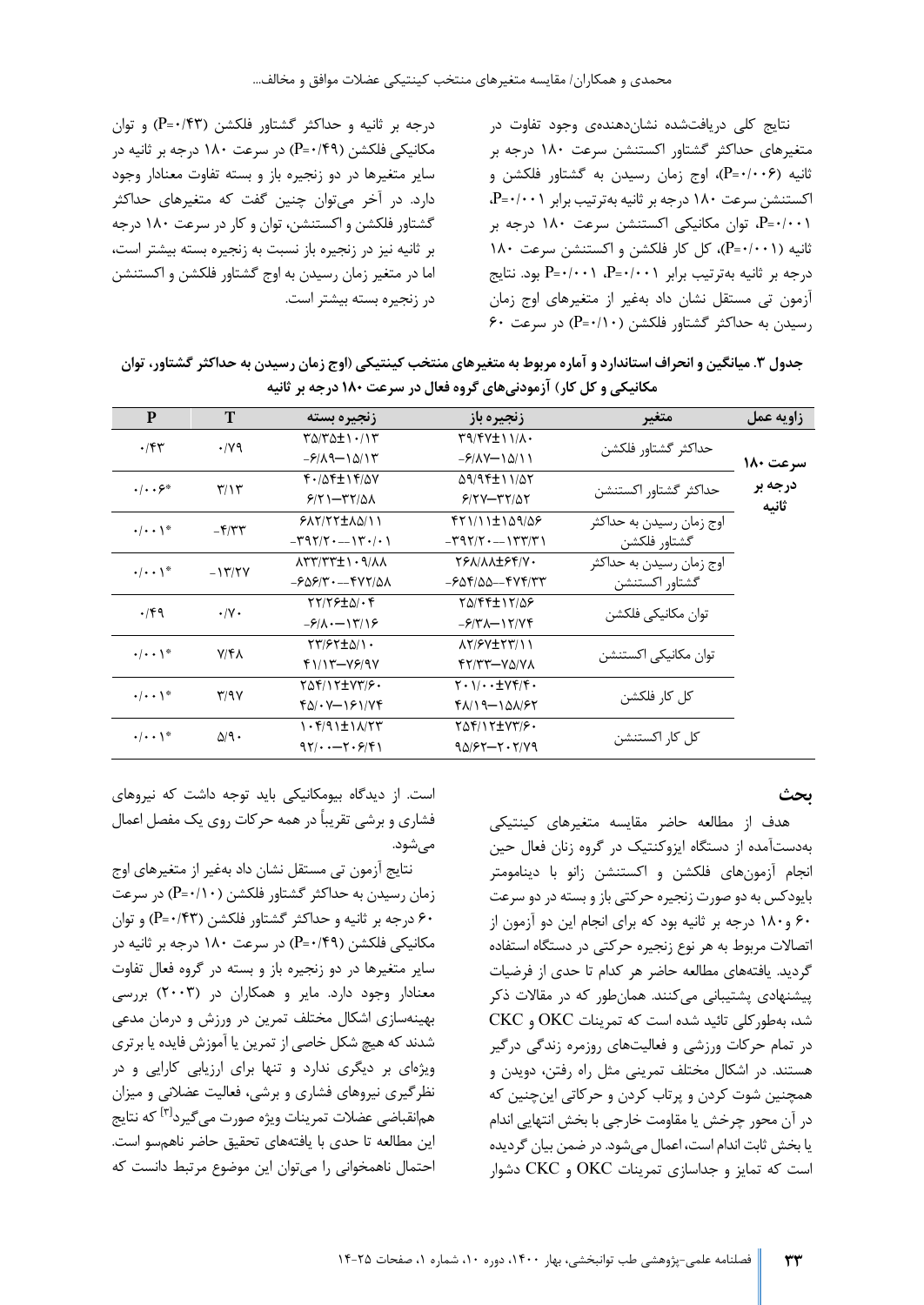در مطالعه مذکور، نیروهای فشاری و برشی مورد بررسی قرار گرفته است، درحالی که که در تحقیق حاضر، متغیرهای کینتیکی در دو شیوه زنجیره باز و بسته مورد مقایسه قرار گرفتهاند. در مطالعه سیستماتیک زاپرلی و همکاران (۲۰۱۶) که به ارزيابي ايزوکنتيک و تکرارپذيري پارامترهاي ايزوکنتيک عضلات فلکسور و اکستنسور ران پرداخته بودند، مشخص شد که تست گیری با دینامومتر ایزوکنتیک یک روش پایا و ایمنی است که به عنوان "گلد استاندارد" در ارزیابی قدرت عضلات در زنجیره حرکتی باز پذیرفته شده است و همچنین برای ارزیابی دقیق تر و قابلیت تکرارپذیری بیشتر، بهتر است که این موارد رعایت شود: اشخاص باید در وضعیت خوابیده به پشت قرار گیرند و محور دینامومتر باید با تروکانتر بزرگتر ران تنظیم گردد. موقعیت بازوی اهرم باید در سر دیستال ران قرار گیرد. سرعت زاويهاي كه براي تحليل كار و حداكثر گشتاور عضله به کار می رفت، ۶۰ درجه بر ثانيه و براي ارزيابي توان ١٨٠ درجه بر ثانیه باشد.[<sup>۲۲]</sup> این مطالعه در به کارگیری از روش ایزوکنتیک برای انجام تست، موثر بود. در این زمینه در مطالعهای دیگر لوتز و همکاران (۱۹۹۳) بیان کردند که بین تمرینات OKC و CKC از لحاظ نسبت نيروها تفاوتي وجود دارد، به طوري كه نسبت نیروی فشاری در تمرینات OKC ممکن است بیشتر باشد، در حالی که نیروهای فشاری در تمرینات CKC مشهودتر است<sup>[۱۵]</sup> که تا حدی با فرضیات تحقیق حاضر همخوانی دارد. بااین حال، یک دیدگاه دقیق تر بیان می کند که نیروهای فشاری و برشی هر دو توسط نیروهای عضلانی ایجاد میشوند؛ بنابراین بهآسانی از یکدیگر جدا نمی شوند.<sup>[۱۶ و ۱۷]</sup> فیتزارد و همکاران (۱۹۹۷) در تحقیقی دیگر بر روی افراد آسیب دیده نیز به تفاوت در تمرین به دو شیوه زنجیره باز و بسته رسیدند<sup>[۱۸]</sup> که باز هم با فرضیات و یافتههای مطالعه حاضر همسو است. در مطالعه باسکوویچ و همکاران (۲۰۱۹) ادعا کردهاند که با توجه به علاقه قابل توجهی که اخیراً در مقایسه مزایا و محدودیتهای بالقوه تمر ی نات CKC و OKC در ارتباط با توانبخش ی اندام تحتانی وجود دارد، کیفیت حرکت ارتروکینماتیک در حرکات انجام شده در زنجیره باز و بسته مسئله اساسی است و بر همین اساس به تحلیل کیفیت حرکت ارتروکینماتیک در حرکات انجام شده در زنجیره باز و بسته در اشخاص سالم و افراد مبتلا به درد مزمن کندرومالاسی از طریق ویبروارتروگرافی پرداختند؛ بر اساس یافتههای تحقیق، آنها مدعی شدند که شرایط CKC و OKC با مقادیر بزرگتر، چارچوب تست گیری کارآمدی برای تمایز بین زانوها و مفاصل فیزیولوژیکی با ضایعات کندرو است.<sup>[۲۲]</sup> در مطالعهای دیگر (۲۰۱۸) از یک دینامومتر ایزوکنتیک برای تعیین حداکثر گشتاور استفاده شد. با توجه همبستگی به معناداری که بین مقادیر گشتاور اوج و ۱RM اکستنشن زانو نتیجهگیری شد، ادعا کردند که مقادیر

حداکثر گشتاور به دستآمده از دینامومتر ایزوکنتیک می تواند برای تخمین مقادیر RM۱ اکستنشن ایزوتونیک زانو به کار رود.<sup>[۲۱]</sup>

در مطالعهای نگرت بروفی و همکاران (۲۰۰۰) بیان کردند که در زمینه ٔ بالینی و بازتوانی آسیبهای اندام تحتانی تمرینات تقویتی زنجیره حرکتی باز و بسته مؤثر است.<sup>[۱۴]</sup> در همین زمینه، آنها به بررسی همبستگی قدرت و عملکرد حرکتی پایین تنه به دو شیوه زنجیره حرکتی باز و بسته ایزوکنتیک در دو گروه آزمودنی بدون تاریخچهای از درد یا آسيب اندام تحتاني پرداختند؛ نتايج مطالعه رابطه معناداري بین اکستنشن ایزوکنتیک زانو، پرس پا و حرکت اسکات و همبستگی معناداری بین روشهای مختلف آزمون گیری ایزوکنتیک را نشان داد. ازاین رو، این محققین مدعی شدند که بین قدرت ایزوکنتیک زنجیره باز و بسته و آزمونهای عملکردی و قدرتی رابطه وجود دارد که این یافتهها تا حدی با فرضیات مطالعه حاضر همخوانی دارد. در مطالعهای دیگر، رافائل چونکا و همکاران (۲۰۱۳) تأثیر تمرین مقاومتی سهروزه با استفاده از یک روش عمل متقابل را روی عملکرد عضلات مردان سالم غیرفعال مورد بررسی قرار دادند<sup>[۹]</sup>؛ در این تحقیق تمرین اکستنشن زانو به سه روش مختلف بر روی دستگاه ایز وکنتیک انجام گرفت و یافتههای مطالعه تا حدی از فرضیات پیشنهادی حمایت می کردند. نتایج همچنین نشان داد که گروه تمرین در حداکثر گشتاور خود هم در سرعت ۶۰ درجه و هم ١٨٠ درجه بر ثانيه افزايش قابل توجهي را نشان داد که با افزایش ۹ درصدی در قدرت اکستنشن مشخص بود. نتایج مطالعه حاضر با یافتههای تحقیق مذکور همخوان است.

به نظر می رسد که یافتههای مطالعات پیشین با یافتههای مطالعات حاضر نیز همخوانی دارد و بیانگر این است که در گروه فعال بین دو شیوه حرکتی زنجیره باز و بسته در دو سرعت ۶۰ و ۱۸۰ درجه بر ثانیه تفاوت وجود دارد. در مطالعه خالد و همکاران (۱۹۹۹) ارتباط بین متغیرهای ایزوکنتیکی مانند حداکثر گشتاور، توان متوسط و کل کار گروه عضلات اکستنسور زانو در بین زنان مسن با این هدف که چگونه سرعت زاویهای می تواند رابطه بین این سه متغیر را تحت تأثیر قرار دهد، مورد بررسی قرار گرفت.<sup>[۸]</sup> در مطالعه مذکور، عضله چهارسرران را در دو سرعت ۶۰ و ۱۸۰ درجه بر ثانیه مورد ارزيابي قرار گرفت و نتايج سازگاري يا ثبات برابر بين كل كار و توان متوسط با حداکثر گشتاور را نشان داد. یافته ها،ا ی ن اصل را از طریق همبستگی بین سه متغیر ایجادشده که قدرت روش ارزيابي عملکرد بر مبناي حداکثر گشتاور ايزوکنتيک است را بزرگ نمایی کردند. ضمن اینکه، در مطالعه مذکور چنین ادعا شده است که افزایش زیاد در گشتاور و توان را ناشی از افزایش فراوان در سطح مقطع عضلانی در گروه تمرین کرده عنوان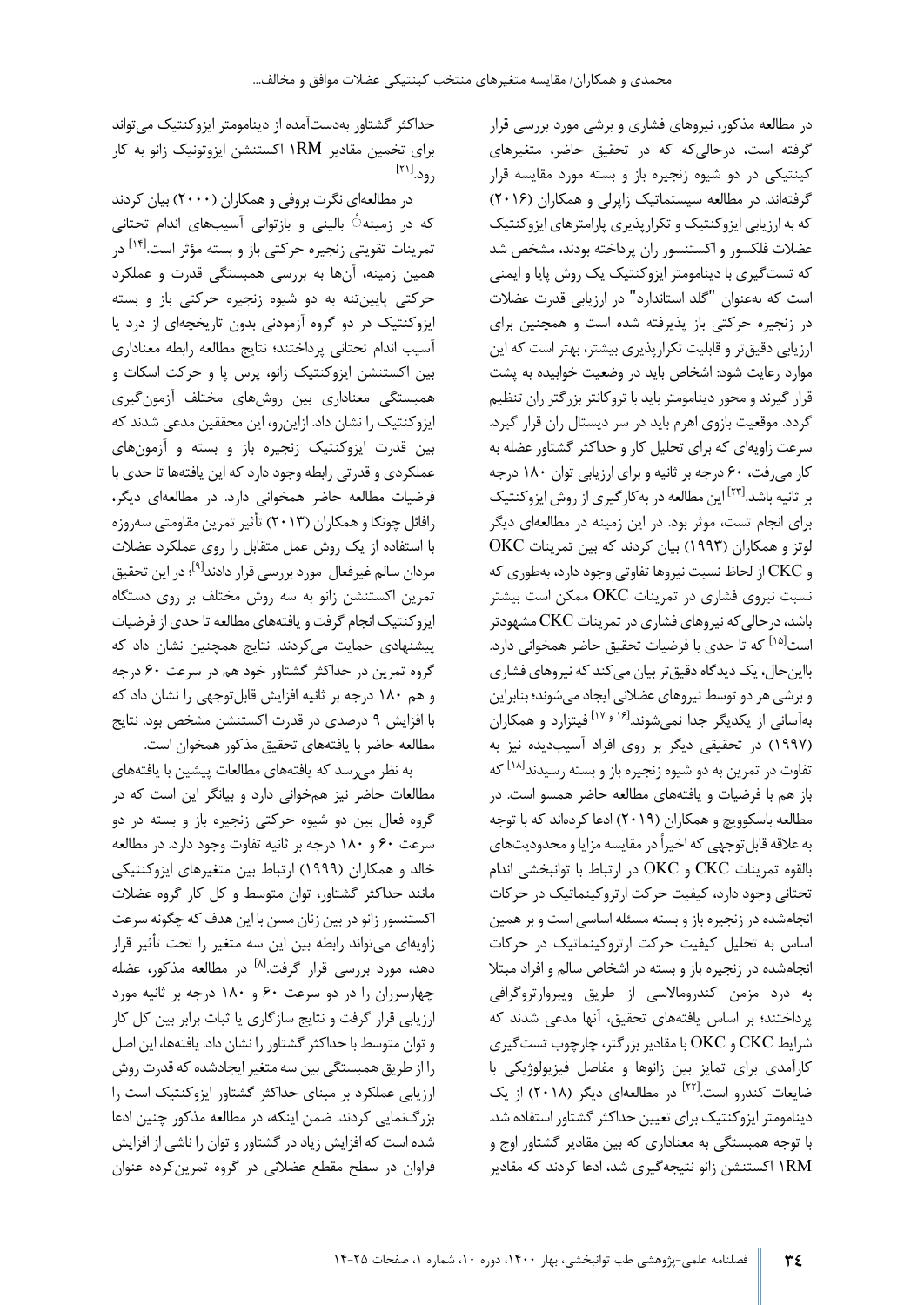میلتنر (۱۹۹۷) نتیجه گرفت که یک سرعت ۶۰ درجه بر ثانیه در تمرینات با زنجیره حرکتی باز منجر به کاهش ۲PO درون-مفصلی که پایینتر از مقدار استراحتی است، می شود، درحالی که نتایج در سرعت ۱۸۰ درجه بر ثانیه باعث کاهش بسيار كمترى مىشود.<sup>[۲۰]</sup>

کرد؛ نتایج این مطالعه نیز با یافتههای تحقیق حاضر همخوانی دارد. مطالعه دیگری ارتباط حداکثر گشتاور با کار و توان را روی عضلات اطراف زانو با ضرایب همبستگی بین ۶۷ تا ۹۹ بیان کردند.<sup>[۱۹]</sup> در این مطالعه هم یافتهها نشاندهنده تفاوت و تأثیر آزمون یا تمرین به شیوه زنجیره باز است که تا حدی مطابق با یافتههای مطالعه حاضر است. در مطالعهای دیگر

| با نتايج تحقيق حاضر    | بر اساس یافتههای تحقیق، آنها مدعی شدند که شرایط CKC و OKC با مقادیر بزرگتر، چارچوب تست-          | $Y \cdot 19$                                                                                                                                                                                                                                                                                     |
|------------------------|--------------------------------------------------------------------------------------------------|--------------------------------------------------------------------------------------------------------------------------------------------------------------------------------------------------------------------------------------------------------------------------------------------------|
| همسو است.              | گیری کارآمدی برای تمایز بین زانوها و مفاصل فیزیولوژیکی با ضایعات کندرو است.                      | $[\Upsilon\Upsilon]$                                                                                                                                                                                                                                                                             |
| با نتايج تحقيق حاضر    | ادعا کردند که مقادیر حداکثر گشتاور بهدستآمده از دینامومتر ایزوکنتیک میتواند برای تخمین مقادیر    | $Y \cdot \Delta$                                                                                                                                                                                                                                                                                 |
| همسو است.              | ۱RM اکستنشن ایزوتونیک زانو به کار رود.                                                           | $[\mathbf{v}_i]$                                                                                                                                                                                                                                                                                 |
| با نتايج تحقيق حاضر    | اشخاص باید در وضعیت خوابیده به پشت قرار گیرند و محور دینامومتر باید با تروکانتر بزرگتر ران تنظیم | ۲۰۱۶                                                                                                                                                                                                                                                                                             |
| همسو است.              | گردد، موقعیت بازوی اهرم باید در سر دیستال ران قرار گیرد. سرعت زاویهای که برای تحلیل کار و حداکثر | $[\mathsf{Y}\mathsf{Y}]$                                                                                                                                                                                                                                                                         |
|                        | گشتاور عضله به کار میرود، ۶۰ درجه بر ثانیه و برای ارزیابی توان ۱۸۰ درجه بر ثانیه باشد.           |                                                                                                                                                                                                                                                                                                  |
| با نتايج تحقيق حاضر تا | نتایج تحلیل بین گروهی نشان داد که تمرین rec نسبت به tra برای رسیدن به اوج گشتاور در هر دو        | ۲۰۱۳                                                                                                                                                                                                                                                                                             |
| حدی همسو است.          | سرعت مؤثرتر بود. بر اساس یافتهها، rec را بهعنوان روشی مناسب در توان بخشی و تمرینات بالینی معرفی  | $[\mathsf{A}]$                                                                                                                                                                                                                                                                                   |
|                        |                                                                                                  |                                                                                                                                                                                                                                                                                                  |
| با نتايج تحقيق حاضر تا | نتایج سازگاریهای عصبی-عضلانی خاصی را نشان داد که ممکن است بعد از تمرین اکسنتریک ایزوتونیک        | $\mathbf{Y} \cdot \mathbf{1}$                                                                                                                                                                                                                                                                    |
| حدي همسو است.          | و ایزوکنتیک رخ داده باشد؛ نتیجهگیری تحقیق این بود که پروتکلهای اکسنتریک با این رویکرد که کار     | $[\cdot \cdot]$                                                                                                                                                                                                                                                                                  |
|                        | بالینی و یا ورزشی است باید مورد استفاده قرار گیرد.                                               |                                                                                                                                                                                                                                                                                                  |
| با نتايج تحقيق حاضر    | نتیجهگیری این مطالعه بیان می کند که حین حرکات ایزوتونیک در مقایسه با حرکات ایزوکنتیک فعالیت      | ۲۰۰۹                                                                                                                                                                                                                                                                                             |
| ناهمسو است.            | بیشتری از چهارسرران مورد نیاز است و بهتبع أن مشاركت فعال همسترینگ هم افزایش می یابد.             | $[ \, \backslash \, ]$                                                                                                                                                                                                                                                                           |
| با نتايج تحقيق حاضر    | نتیجهگیری کلی اینگونه بیان شد که تمرین با زنجیره حرکتی بسته نسبت به زنجیره حرکتی باز باعث        | $\mathbf{y} \cdot \mathbf{y}$                                                                                                                                                                                                                                                                    |
| همسو است.              | ارتقاء فعالسازی ابتدایی چهارسرران و تعادل عضلانی میشود که ممکن است در طراحی برنامههای            | $[\mathcal{M}]$                                                                                                                                                                                                                                                                                  |
|                        | تمرینی اهمیت داشته باشد.                                                                         |                                                                                                                                                                                                                                                                                                  |
| با نتايج تحقيق حاضر    | بر اساس یافتهها، چنین نتیجه گیری شد که تست ایزوکنتیک بهبودی قابل توجهتری در قدرت چهارسرران       | $\mathbf{y} \cdot \mathbf{y}$                                                                                                                                                                                                                                                                    |
| همسو است.              | نشان میدهد، به همین دلیل آزمون ایزوکنتیک را بهعنوان روش مناسبی برای آزمون یا تست قدرت            | $[\mathcal{M}]$                                                                                                                                                                                                                                                                                  |
|                        | توصيه كردند.                                                                                     |                                                                                                                                                                                                                                                                                                  |
| با نتايج تحقيق حاضر    | یافتهها، همبستگی بالای تستهای ایزوکنتیک و تستهای عملکردی را در قدرت پایینتنه و همچنین            | $\mathbf{y} \cdot \cdot \cdot$                                                                                                                                                                                                                                                                   |
| همسو است.              | همبستگی معناداری را بین سه نوع تمرین ایزوکنتیک نشان داد و بر همین اساس یک رابطه معناداری بین     | $[\mathcal{M}]$                                                                                                                                                                                                                                                                                  |
|                        | قدرت ایزوکنتیک با زنجیره حرکتی باز و بسته در اندام پایینتنه و تستهای عملکردی پیشنهاد شد.         |                                                                                                                                                                                                                                                                                                  |
| با نتايج تحقيق حاضر تا | در پایان، مطالعه حاضر پیشنهاد میکند که گشتاور اوج نشاندهنده کار و توان، ممکن است تنها پارامتر    | ۱۹۹۹                                                                                                                                                                                                                                                                                             |
| حدي همسو است.          | اساسی برای آزمون عملکرد ایزوکنتیک عضلانی و عضلات اکستنسور زانوی زنان باشد.                       | $[\wedge] % \centering \includegraphics[width=0.9\columnwidth]{figures/fig_10.pdf} \caption{The graph $\mathcal{N}_1$ is a function of the input and the number of input regions. The number of input regions are labeled as \textit{invariant} and the number of input regions.} \label{fig:1}$ |

### **نتیجه گیري**

با توجه به یافته هاي تحقیق حاضر به دلیل تفاوت در نتایج آزمون فلکشن و اکستنشن زانو به شیوه زنجیره حرکتی باز و بسته در دو سرعت 60 و 180 درجه بر ثانیه، باید به محققین در تحلیل و انتظارات از آزمونهای مذکور توجه داد. نتایج بی انگر کنترل و دقت بیشتر آزمون ایزوکنتیک به صورت زنجیره حرکتی بسته نسبت به زنجیره باز در هر دو سرعت بود. ضمن اینکه نتایج نشاندهنده بیشتر بودن زمان رسیدن به اوج گشتاور در آزمون بهصورت زنجیره حرکتی بسته بود که شاید بتواند بهعنوان ترجیح به استفاده از این شیوه براي بازتوانی پس از آسیب و

توانبخشی باشد و بر همین اساس به مربیان و درمانگران به استفاده از آن توصیه شود. همچنین به دلیل بیشتر بودن مقادیر کینتیکی در سایر متغیرها به جز زمان در هر دو سرعت در زنجیره باز، انجام آزمون به شیوه زنجیره حرکتی باز براي بهبود قدرت و عملکرد عضله مناسب است. در آخر می توان بهمنظور انجام حرکت با دقت و کنترل بی شتر در افراد با تاریخچهای از آسیب در اندام تحتانی توصیه میشود که به صورت زنجیره حرکتی بسته انجام گیرد و همچنین بهمنظور افزایش قدرت در حداکثر گشتاور، کار و توان متوسط در عضلات مربوطه به مربیان توصیه میشود که از آزمون و تمر ین حرکتی به شیوه زنجیره باز استفاده گردد.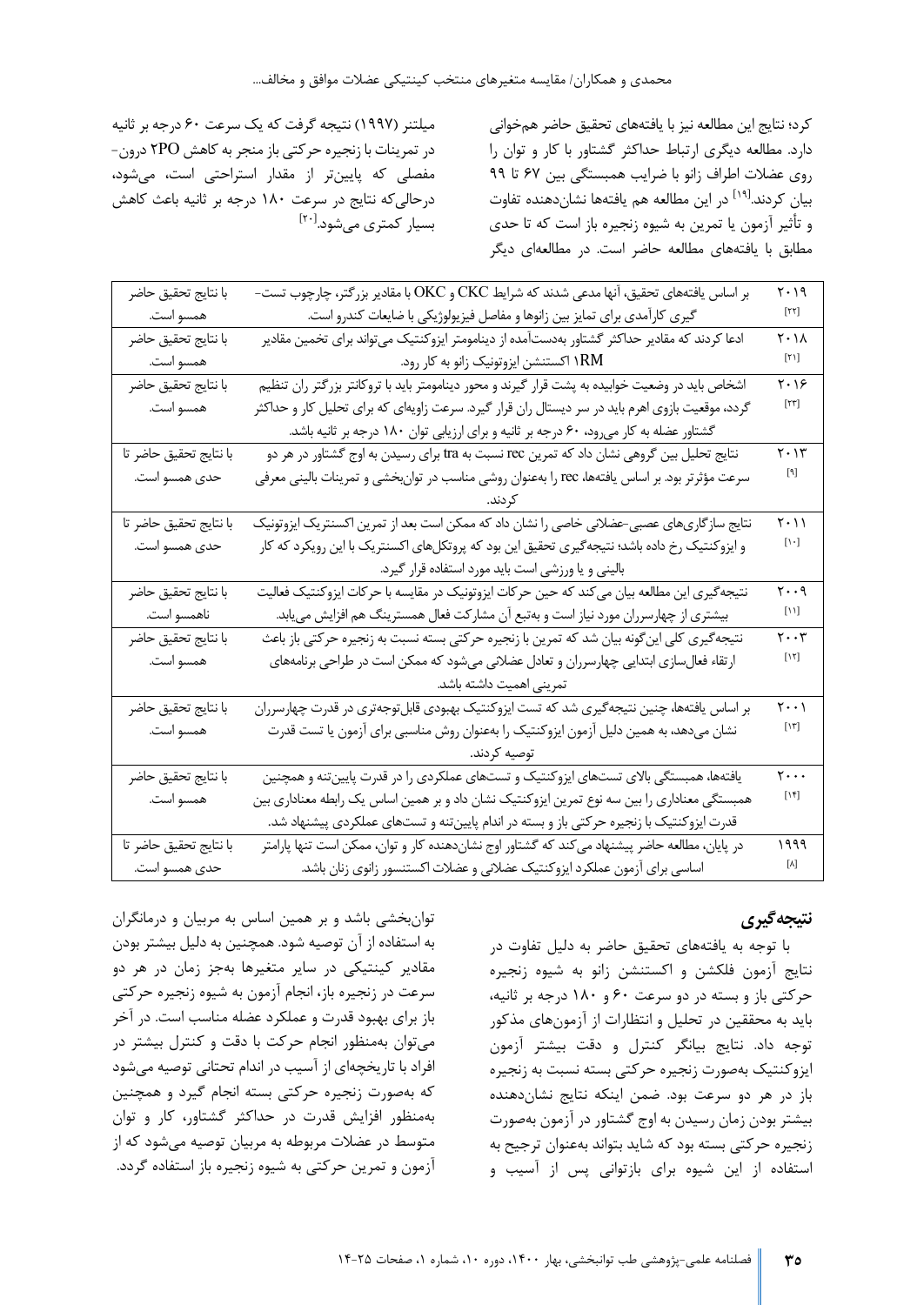آقاي دکتر حیدر صادقی می باشد. محققان این مقاله از تمامی دانشجویانی که در این پژوهش شرکت کردند و همچنین تمامی کسانی که به نحوی در اجرای این پژوهش یاری نمودند، صمیمانه تقدیر و تشکر می نمایند .

- 1. Grieco J, Pulsifer M, Seligsohn K, Skotko B, Schwartz A. Down syndrome: Cognitive and behavioral functioning across the lifespan. In American Journal of Medical Genetics Part C: Seminars in Medical Genetics. 2015;169(2):135-149.
- 2. Contestabile A, Benfenati F, Gasparini L. Communication breaks-Down: from neurodevelopment defects to cognitive disabilities in Down syndrome. Progress in neurobiology. 2010;91(1):1-22.
- 3. Turnpenny PD, Ellard S. Emery's Elements of Medical Genetics E-Book. *Elsevier Health Sciences*. 2016 Nov 30.
- 4. Seno MP, Giacheti CM, Moretti-Ferreira D. Narrative language and fluency in Down syndrome: a review. Revista CEFAC. 2014 Aug;16(4):1311-7.
- 5. Lott IT, Dierssen M. Cognitive deficits and associated neurological complications in individuals with Down's syndrome. The Lancet Neurology. 2010 Jun 1; 9(6):623-33.
- 6. Nelson L, Johnson JK, Freedman M, Lott I, Groot J, Chang M, Milgram NW, Head E. Learning and memory as a function of age in Down syndrome: a study using animalbased tasks. *Progress in Neuropsychopharmacology and Biological Psychiatry*. 2005 Mar 1; 29(3):443-53.
- 7. Startin CM, Hamburg S, Strydom A. Comparison of Receptive Verbal Abilities Assessed Using the KBIT-2 and BPVS3 in Adults With Down Syndrome. *Frontiers in psychology*. 2019; 9:2730.
- 8. Karmiloff-Smith A, Al-Janabi T, D'Souza H, Groet J, Massand E, Mok K, Startin C, Fisher E, Hardy J, Nizetic D, Tybulewicz V. The importance of understanding individual differences in Down syndrome. *F1000Research*. 2016; 5.
- 9. Mégarbané A, Noguier F, Stora S, Manchon L, Mircher C, Bruno R, Dorison N, Pierrat F, Rethoré MO, Trentin B, Ravel A. The intellectual disability of trisomy 21: differences in gene expression in a case series of patients with lower and higher IQ. *European Journal of Human Genetics*. 2013 Nov; 21(11):1253.
- 10.Afrooz GA, *An Introduction of Psychology and Exceptional Children*. Tehran: University of Tehran; 1391. [In Persian].

**تشکر و قدردانی**  مطالعه حاضر برگرفته از پایان نامه (کارشناسی ارشد تربیت بدنی - بیومکانیک ورزشی) خانم ناهید محمدي به راهنمایی

#### **منابع**

- 11.Channell MM, McDuffie AS, Bullard LM, Abbeduto L. Narrative language competence in children and adolescents with Down syndrome. Frontiers in Behavioral Neuroscience. 2015 Oct 30;9:283.
- 12.Carroll DW. *Psychology of language*. (5th Ed). USA: Thomson Wadsworth. 2008.
- 13.Gee JP. An introduction to discourse analysis: Theory and method. Routledge; 2004 Aug 2.
- 14.Smith CS. Modes of discourse: The local structure of texts. Cambridge University Press; 2003 Apr 17.
- 15.Levinsohn SH. Self-instruction materials on narrative discourse analysis. Online: https://mail. jaars. org/~ bt/narr. zip. 2015.
- 16.Evans V, Green M. Cognitive linguistics: An introduction. Edinburgh University Press; 2006.
- 17.Botting N. Narrative as a tool for the assessment of linguistic and pragmatic impairments. Child language teaching and therapy. 2002 Feb;18(1):1-21.
- 18.Boersma AH. The efficacy of story grammar training on narrative skills of children with specific language impairment. [Master's thesis]. Utrecht: Utrecht University; 2015.
- 19.Janssen LH. The efficacy of Story Grammar Training in children with SLI: an efficacy study of narrative intervention as well as the establishment of the predictive value of executive and working memory ability on narrative scores. [Master's thesis]. Nijmegen: Radbound University Nijmegen; 2017.
- 20.Hayward D, Schneider P. Effectiveness of teaching story grammar knowledge to preschool children with language impairment. An exploratory study. Child Language Teaching and Therapy. 2000 Oct;16(3):255- 84.
- 21.Mandler JM, Johnson NS. Remembrance of things parsed: Story structure and recall. Cognitive psychology. 1977 Jan 1;9(1):111- 51.
- 22.Rumelhart DE. On evaluating story grammars. Cognitive Science. 1980 Jul;4(3):313-6.
- 23.Stein NL, Glenn CG. An Analysis of Story Comprehension in Elementary School Children: A Test of a Schema.